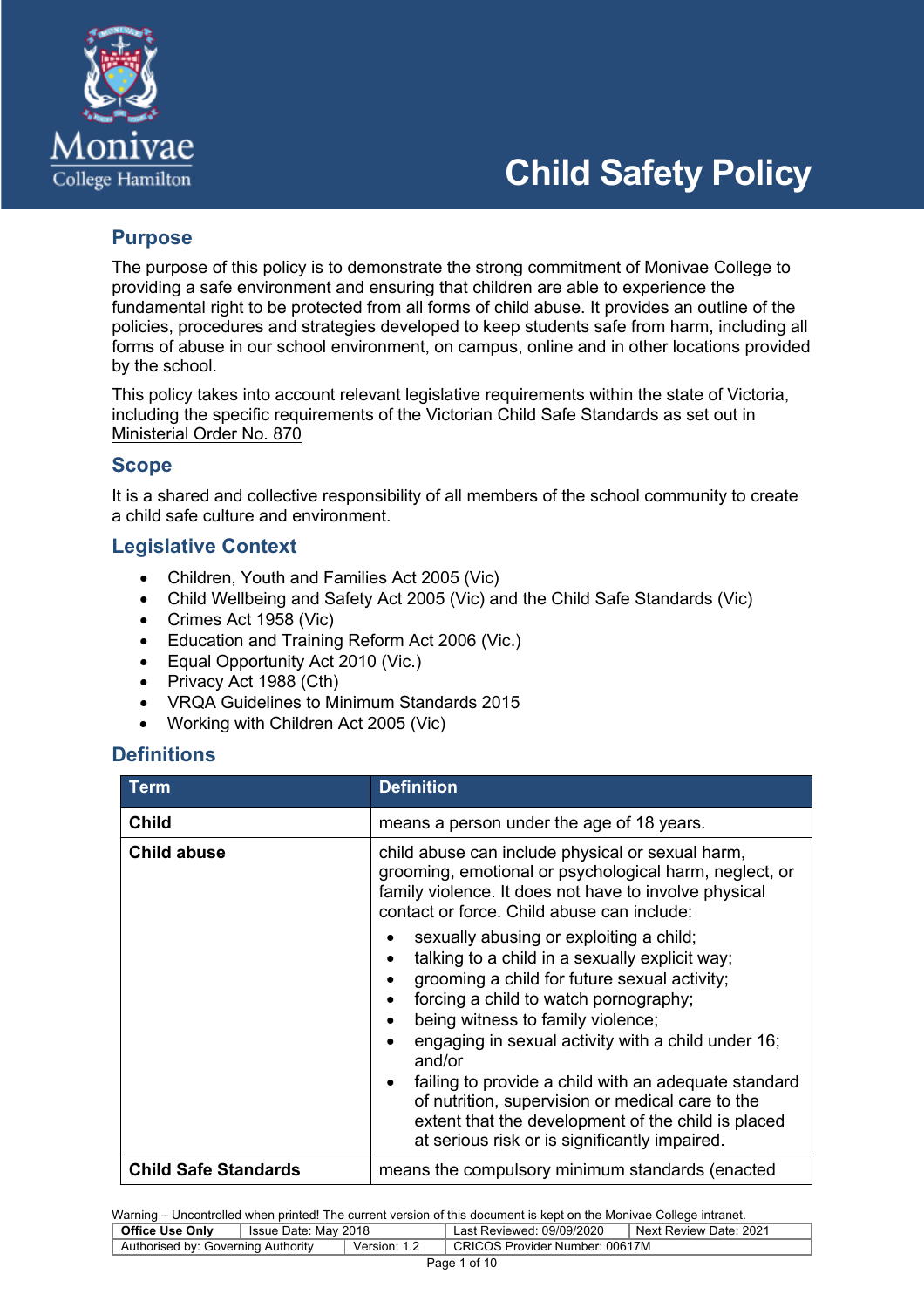| <b>Term</b>                | <b>Definition</b>                                                                                                                                                                                                                                                                                                                                                                                                                                                                                                                                                                                                                                                                                                |  |  |
|----------------------------|------------------------------------------------------------------------------------------------------------------------------------------------------------------------------------------------------------------------------------------------------------------------------------------------------------------------------------------------------------------------------------------------------------------------------------------------------------------------------------------------------------------------------------------------------------------------------------------------------------------------------------------------------------------------------------------------------------------|--|--|
|                            | pursuant to the Child Wellbeing and Safety Act 2005)<br>which apply to organisations in Victoria that provide<br>services for children to help ensure the safety of<br>children, as follows:                                                                                                                                                                                                                                                                                                                                                                                                                                                                                                                     |  |  |
|                            | strategies to embed an organisational culture of<br>child safety, including through effective leadership<br>arrangements;<br>a child safe policy or statement of commitment to<br>$\bullet$<br>child safety;<br>a code of conduct that establishes clear<br>expectations for appropriate behaviour with<br>children;<br>screening, supervision, training and other human<br>resources practices that reduce the risk of child<br>abuse by new and existing personnel;<br>processes for responding to and reporting<br>suspected child abuse;<br>strategies to identify and reduce or remove risks of<br>child abuse; and<br>strategies to promote the participation and<br>$\bullet$<br>empowerment of children. |  |  |
| Grooming                   | when a person engages in predatory conduct to<br>prepare a child for sexual activity at a later time.<br>Grooming can include communicating electronically or<br>face-to-face and/or attempting to befriend or establish a<br>relationship or other emotional connection with the child<br>or their/parent carer.                                                                                                                                                                                                                                                                                                                                                                                                |  |  |
| <b>Mandatory reporting</b> | The legal requirement under the Children, Youth and<br>Families Act 2005 (Vic.) to protect children from harm<br>relating to physical and sexual abuse. The principal,<br>teachers, medical practitioners, nurses, counsellors at a<br>school and all people in religious ministry including<br>clergy, religious brothers and sisters and deacons are<br>mandatory reporters under this Act.                                                                                                                                                                                                                                                                                                                    |  |  |
| <b>Reasonable belief</b>   | a reasonable belief or a belief on reasonable grounds is<br>not the same as having proof but is more than a mere<br>rumor or speculation. A 'reasonable belief' is formed if a<br>reasonable person in the same position would have<br>formed the belief on the same grounds. For example, a<br>'reasonable belief' might be formed if:                                                                                                                                                                                                                                                                                                                                                                          |  |  |
|                            | a child states that they have been physically or<br>sexually abused;<br>a child states that they know someone who has<br>been physically or sexually abused (sometimes the<br>child may be talking about themselves);<br>someone who knows a child states that the child<br>has been physically or sexually abused;<br>professional observations of the child's behaviour<br>or development leads                                                                                                                                                                                                                                                                                                                |  |  |

| <b>Office Use Only</b>             | ็ Issue Date: Mav 2018 |              | Last Reviewed: 09/09/2020      | Next Review Date: 2021 |
|------------------------------------|------------------------|--------------|--------------------------------|------------------------|
| Authorised by: Governing Authority |                        | Version: 1.2 | CRICOS Provider Number: 00617M |                        |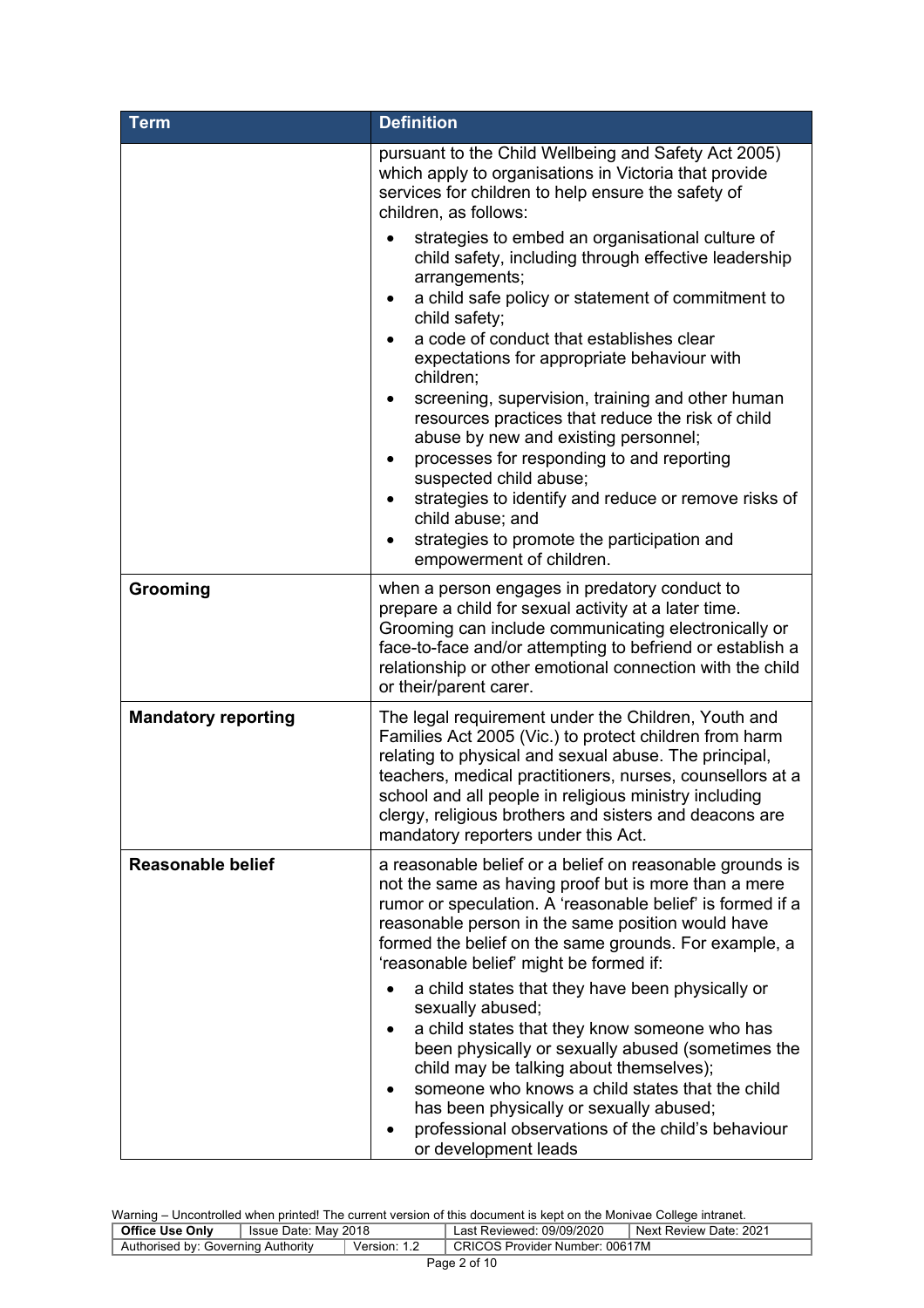| <b>Term</b>                                  | <b>Definition</b>                                                                                                                                                                                                                                                                                                                                                                                                                                                                                                                           |  |  |
|----------------------------------------------|---------------------------------------------------------------------------------------------------------------------------------------------------------------------------------------------------------------------------------------------------------------------------------------------------------------------------------------------------------------------------------------------------------------------------------------------------------------------------------------------------------------------------------------------|--|--|
|                                              | a professional to form a belief that the child has<br>been physically or sexually abused or is likely to be<br>abused;<br>signs of abuse lead to a belief that the child has<br>been physically or sexually abused;<br>a report has been made of a sexual relationship<br>with a child under 16.                                                                                                                                                                                                                                            |  |  |
| <b>Reportable conduct</b>                    | Five types of "reportable conduct" are listed in the Child<br>Wellbeing and Safety Act 2005 (Children's Legislation<br>Amendment (Reportable Conduct) Act 2017). These<br>include:<br>1. sexual offences (against, with, or in the presence<br>of, a child);<br>2. sexual misconduct (against, with, or in the<br>presence of, a child);<br>3. physical violence (against, with, or in the presence<br>of, a child);<br>4. behaviour that is likely to cause significant<br>emotional or psychological harm; and<br>5. significant neglect. |  |  |
| <b>Working with Children</b><br><b>Check</b> | a legislative requirement and process of assessment as<br>prescribed in the Working with Children Act 2005 and<br>subsequent Regulations as amended from time to time.                                                                                                                                                                                                                                                                                                                                                                      |  |  |
| <b>School community</b>                      | The school community includes the following people<br>and organisations:<br>staff members;<br>٠<br>students;<br>$\bullet$<br>members of the school board and other school<br>$\bullet$<br>bodies and committees;<br>minister of religion; and<br>all contractors and organisations engaged by the<br>school, including subcontractors.                                                                                                                                                                                                      |  |  |
| <b>School environment</b>                    | means any physical or virtual place made available or<br>authorised by the school governing authority for use by<br>a child during or outside school hours, including:<br>campus of the school;<br>online school environments (including email and<br>intranet systems); and<br>other locations provided by the school for a child's<br>use (including, without limitation, locations used for<br>school camps, sporting events, excursions,<br>competitions, and other events).                                                            |  |  |
| <b>School staff</b>                          | means an individual working in a school environment<br>who is:<br>(a) directly engaged or employed by a school<br>governing authority;<br>(b) a volunteer or a contracted service provider<br>(whether or not a body corporate or any other                                                                                                                                                                                                                                                                                                 |  |  |

| <b>Office Use Only</b>             | Issue Date: May 2018 |              | Last Reviewed: 09/09/2020      | Next Review Date: 2021 |
|------------------------------------|----------------------|--------------|--------------------------------|------------------------|
| Authorised by: Governing Authority |                      | Version: 1.2 | CRICOS Provider Number: 00617M |                        |
|                                    |                      |              |                                |                        |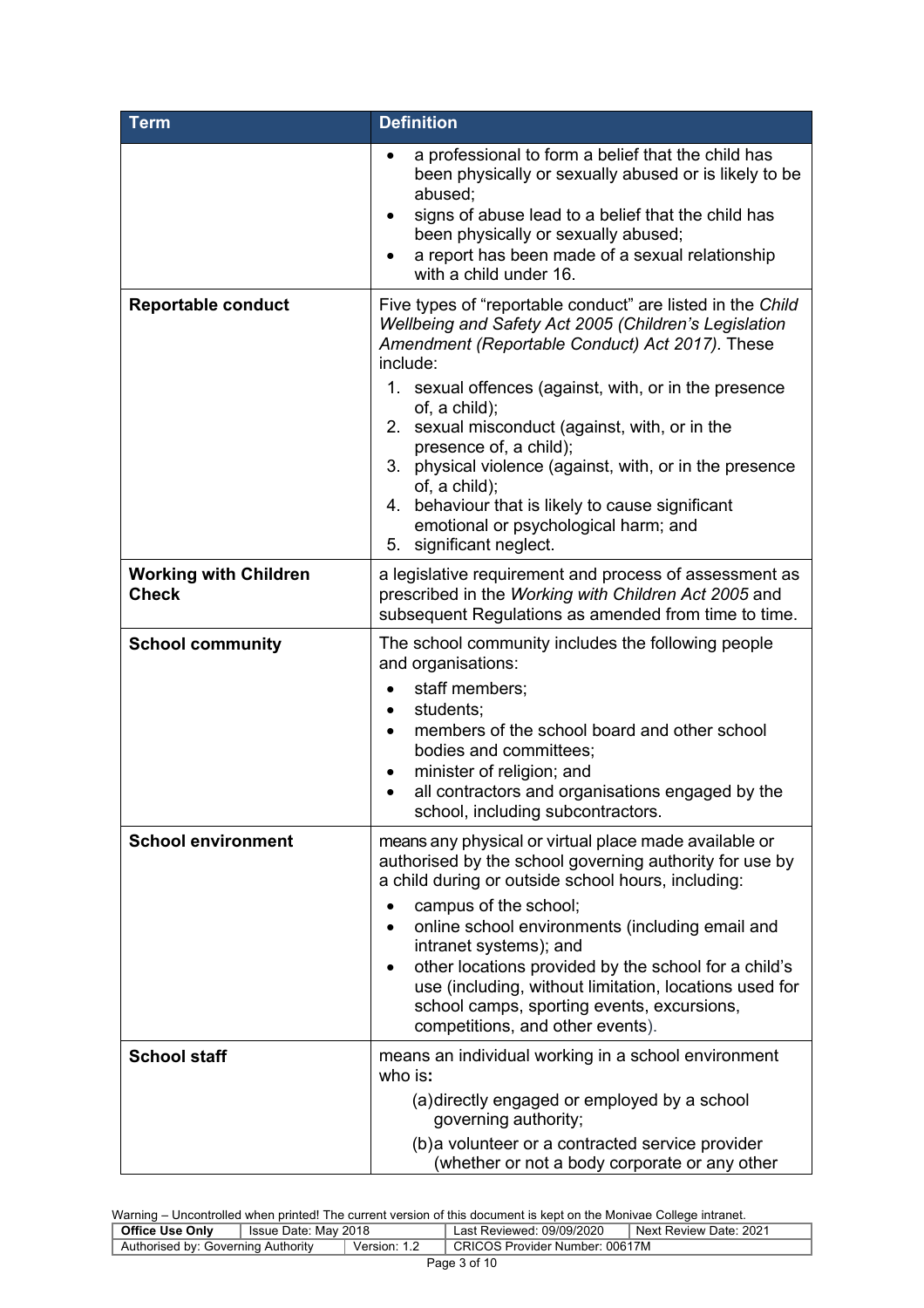| l Term | <b>Definition</b>                                       |  |
|--------|---------------------------------------------------------|--|
|        | person is an intermediary); and                         |  |
|        | (c) a minister of religion (Ministerial Order No. 870). |  |

# **Policy Statement**

Monivae College has a 'no tolerance' approach to all forms of child abuse, and all allegations and safety concerns will be treated seriously and consistently with the policies and procedures in place.

Monivae College is committed to ensuring the safety and well-being of all children under the care and supervision of school staff, students, volunteers, contractors and subcontractors by:

- preventing all forms of child abuse, identifying risks early, and removing / reducing those risks;
- complying with the legal and moral obligations of the school community in reporting allegations of child abuse, and alerting the appropriate authorities if there is a reasonable belief a child is in need of protection;
- upholding the safety of all children, including Aboriginal or Torres Strait Islander children, children from culturally and/or linguistically diverse backgrounds, children with a disability and children who are vulnerable; and
- providing regular training and education to members of the school community on the risks of child abuse.

# **Policy Principles**

Catholic schools have a moral, legal and mission-driven responsibility to create nurturing school environments where children and young people are respected, their voices are heard and they are safe and feel safe.

#### **The following principles underpin our commitment to child safety at Monivae College.**

- All students deserve, as a fundamental right, safety and protection from all forms of abuse and neglect.
- Our school works in partnership with families and the community to ensure that they are engaged in decision-making processes, particularly those that have an impact on child safety and protection.
- All students have the right to a thorough and systematic education in all aspects of personal safety, in partnership with their parents/guardians/caregivers.
- All adults in our school, including teaching and non-teaching staff, clergy, volunteers, and contractors, have a responsibility to care for children and young people, to positively promote their wellbeing and to protect them from any kind of harm or abuse.
- The policies, guidelines and codes of conduct for the care, wellbeing and protection of students are based on honest, respectful and trusting relationships between adults and children and young people.
- Policies and practices demonstrate compliance with legislative requirements and cooperation with the Church, governments, the police and human services agencies.
- All persons involved in situations where harm is suspected or disclosed must be treated with sensitivity, dignity and respect.
- Staff, clergy, volunteers, contractors, parents and students should feel free to raise concerns about child safety, knowing these will be taken seriously by school leadership.
- Appropriate confidentiality will be maintained, with information being provided to those who have a right or a need to be informed, either legally or pastorally.

| <b>Office Use Only</b>             | Issue Date: Mav 2018 |          | Last Reviewed: 09/09/2020             | Next Review Date: 2021 |
|------------------------------------|----------------------|----------|---------------------------------------|------------------------|
| Authorised by: Governing Authority |                      | Version: | <b>CRICOS Provider Number: 00617M</b> |                        |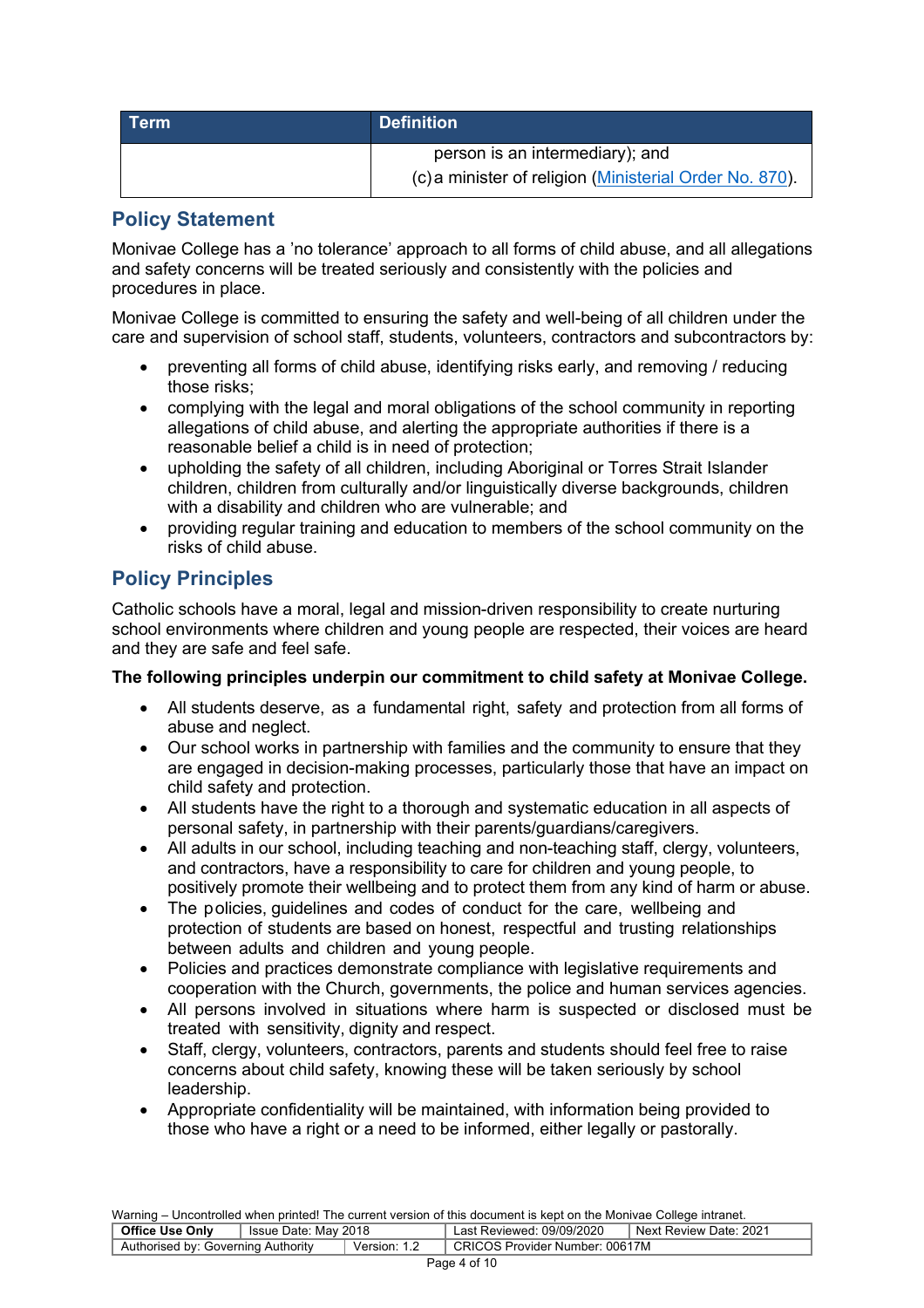# **Actions**

## **Promoting the Participation and Empowerment of Students**

Monivae College has developed a safe, inclusive and supportive environment that involves and communicates with children, young people and their parents/carers. We encourage child and parent/carer involvement and engagement that informs safe school operations and builds the capability of children and parents/carers to understand their rights and their responsibilities. Our school is committed to supporting and encouraging students to use their voice to raise and share their concerns with a trusted adult at any time of need. Students can access information on how to report abuse via the school website.

When the school is gathering information in relation to a complaint about alleged misconduct with or abuse of a child, the school will listen to the complainant's account and take them seriously, check understanding and keep the child (and/or their parents/carers, as appropriate) informed about progress.

The school will promote the Child Safe Standards in ways that are readily accessible, easy to understand, and user-friendly to children, including:

- all of our child safety policies and procedures will be available for the students and parents at Monivae College to read at reception or on the school website;
- displaying the PROTECT Child Safety posters across the school;
- school newsletters will inform students and the school community about the school's commitment to child safety, and strategies or initiatives that the school is taking to ensure student safety;
- ensuring age-appropriate discussion of child safety with students';
- students making and displaying their own child safety posters;
- child safety policies and procedures are written in child-friendly language or a language other than English that is relevant to our school;
- the four critical actions are actively taught to mandatory reporters and other school staff;
- the whole school is encouraged to contribute to risk assessment and mitigation; and
- the Child Safe Standards are addressed and explained at year level assemblies and parent information sessions.

Monivae College uses its health and wellbeing programs to deliver appropriate education to students about:

- standards of behaviour for students attending the school;
- healthy and respectful relationships (including sexuality):
- cybersafety;
- resilience; and
- child abuse awareness and prevention.

The following table outlines how the school demonstrates this requirement:

| <b>Principle</b>                                                                                                                                                                                                                               | <b>Demonstrated by:</b>                                                                                                                                                                                                                                                      |
|------------------------------------------------------------------------------------------------------------------------------------------------------------------------------------------------------------------------------------------------|------------------------------------------------------------------------------------------------------------------------------------------------------------------------------------------------------------------------------------------------------------------------------|
| The school governing authority develops<br>strategies to deliver appropriate education<br>about:<br>standards of behaviour for students<br>a)<br>attending the school;<br>healthy and respectful relationships<br>b)<br>(including sexuality); | parent guides on the curriculum<br>outlining the school's approach<br>parent handbook- outlines expectations<br>and policy<br>class/pastoral meetings- to establish<br>rules and for student to raise issues/<br>monitor student wellbeing and personal<br>health and safety |

| <b>Office Use Only</b>                             | ี Issue Date: Mav 2018 |                                | Last Reviewed: 09/09/2020 | Next Review Date: 2021 |
|----------------------------------------------------|------------------------|--------------------------------|---------------------------|------------------------|
| Authorised by: Governing Authority<br>Version: 1.2 |                        | CRICOS Provider Number: 00617M |                           |                        |
|                                                    |                        |                                |                           |                        |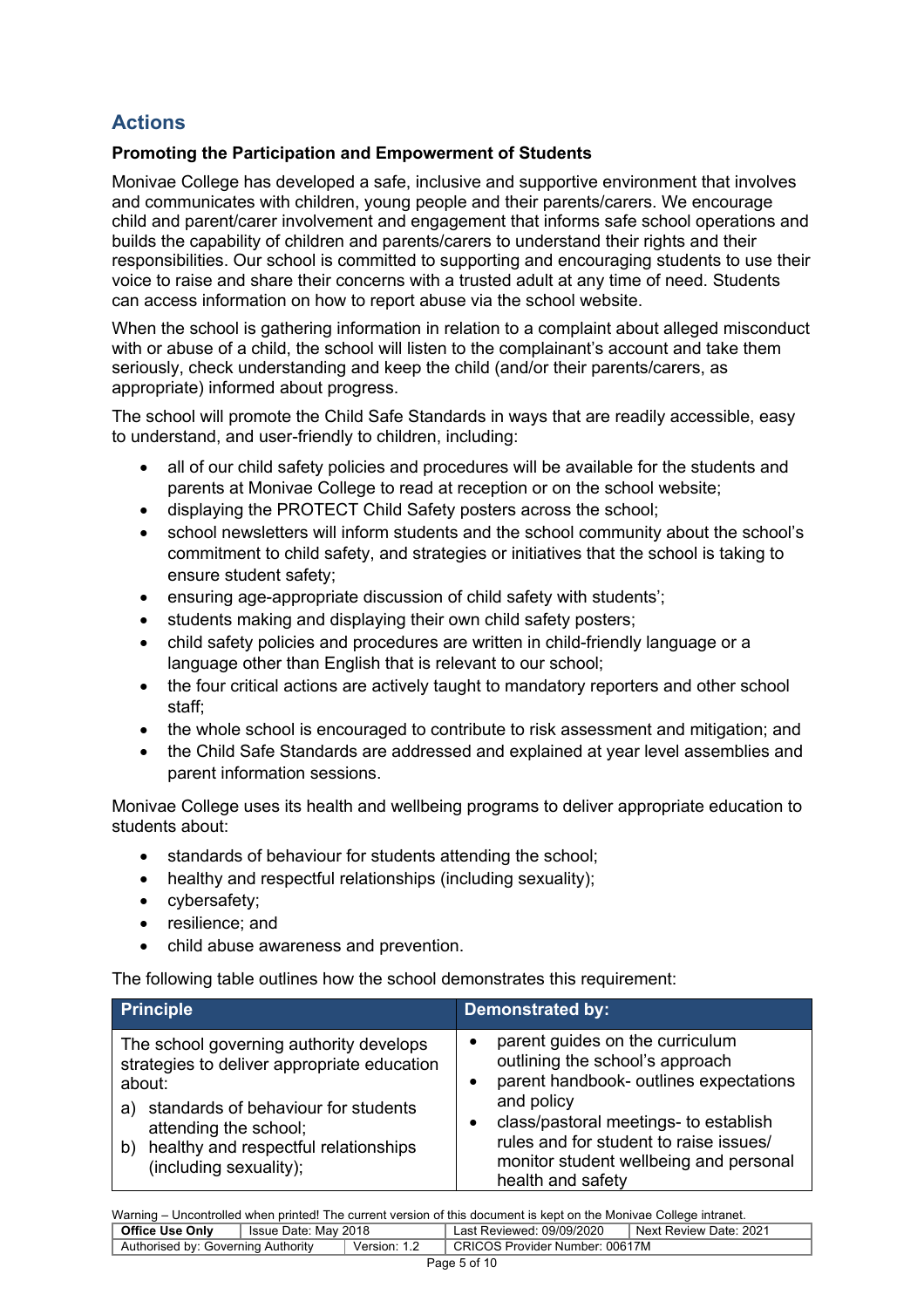| <b>Principle</b>                                                                                                                                                    | <b>Demonstrated by:</b>                                                                                                                                                                                                                                                                                                                                                                                                                                                                                                                                                                                                                                                                                                                                                                                                                                                                                                                                                                                                                                                                                                                                                                                                                                                                                                                                                                                                                                                                                                                                                                                                                                                  |
|---------------------------------------------------------------------------------------------------------------------------------------------------------------------|--------------------------------------------------------------------------------------------------------------------------------------------------------------------------------------------------------------------------------------------------------------------------------------------------------------------------------------------------------------------------------------------------------------------------------------------------------------------------------------------------------------------------------------------------------------------------------------------------------------------------------------------------------------------------------------------------------------------------------------------------------------------------------------------------------------------------------------------------------------------------------------------------------------------------------------------------------------------------------------------------------------------------------------------------------------------------------------------------------------------------------------------------------------------------------------------------------------------------------------------------------------------------------------------------------------------------------------------------------------------------------------------------------------------------------------------------------------------------------------------------------------------------------------------------------------------------------------------------------------------------------------------------------------------------|
| cybersafety;<br>c)<br>d)<br>resilience; and<br>child abuse awareness and prevention.<br>e)                                                                          | student safety surveys<br>$\bullet$<br>chaplaincy and student wellbeing<br>$\bullet$<br>services<br>engagement of students in learning is<br>٠<br>embedded across the school<br>cross-curriculum focus on issues of<br>safety and forms of abuse that are<br>developed through literature, social<br>media, media, government and church<br>documents, examples of scenarios that<br>develop understanding of<br>responsibilities and ethical choices<br>curriculum scope and sequence that<br>٠<br>outlines key focus for resilience and<br>healthy and respectful relationships at<br>year levels<br>implementation of RE units that<br>$\bullet$<br>reinforce and allow student to develop<br>their understanding of respecting the<br>dignity of each person, social justice,<br>reconciliation and respecting diversity<br>different levels of student voice:<br>student surveys to assist with<br>$\circ$<br>informing policies<br>student, staff and parent<br>$\circ$<br>committees to review /collaborate<br>on school initiatives<br>staff/student council<br>$\circ$<br>student representative council-<br>$\circ$<br>across school<br>curriculum planning- pre and post<br>$\circ$<br>testing, student input on unit<br>planning and directions<br>student feedback on teaching<br>practice and learning<br>focus group and action research<br>$\circ$<br>student led conferences<br>$\Omega$<br>review and monitor curriculum and<br>procedures for students<br>risk management register and strategies<br>professional learning on student voice<br>and creating a culture that promotes<br>students to report issues on own and<br>others personal safety |
| The school governing authority promotes<br>the child safety standards in ways that are<br>readily accessible, easy to understand,<br>and user-friendly to children. | student developed posters are<br>$\bullet$<br>developed and displayed throughout<br>school<br>student developed guidelines for child<br>safety<br>student code of conduct                                                                                                                                                                                                                                                                                                                                                                                                                                                                                                                                                                                                                                                                                                                                                                                                                                                                                                                                                                                                                                                                                                                                                                                                                                                                                                                                                                                                                                                                                                |

| <b>Office Use Only</b>             | Issue Date: May 2018 |          | :09/09/2020<br>∟ast Reviewed:     | .202 <sup>4</sup><br>Next Review Date: |
|------------------------------------|----------------------|----------|-----------------------------------|----------------------------------------|
| Authorised by: Governing Authority |                      | Version: | Provider Number: 00617M<br>CRICOS |                                        |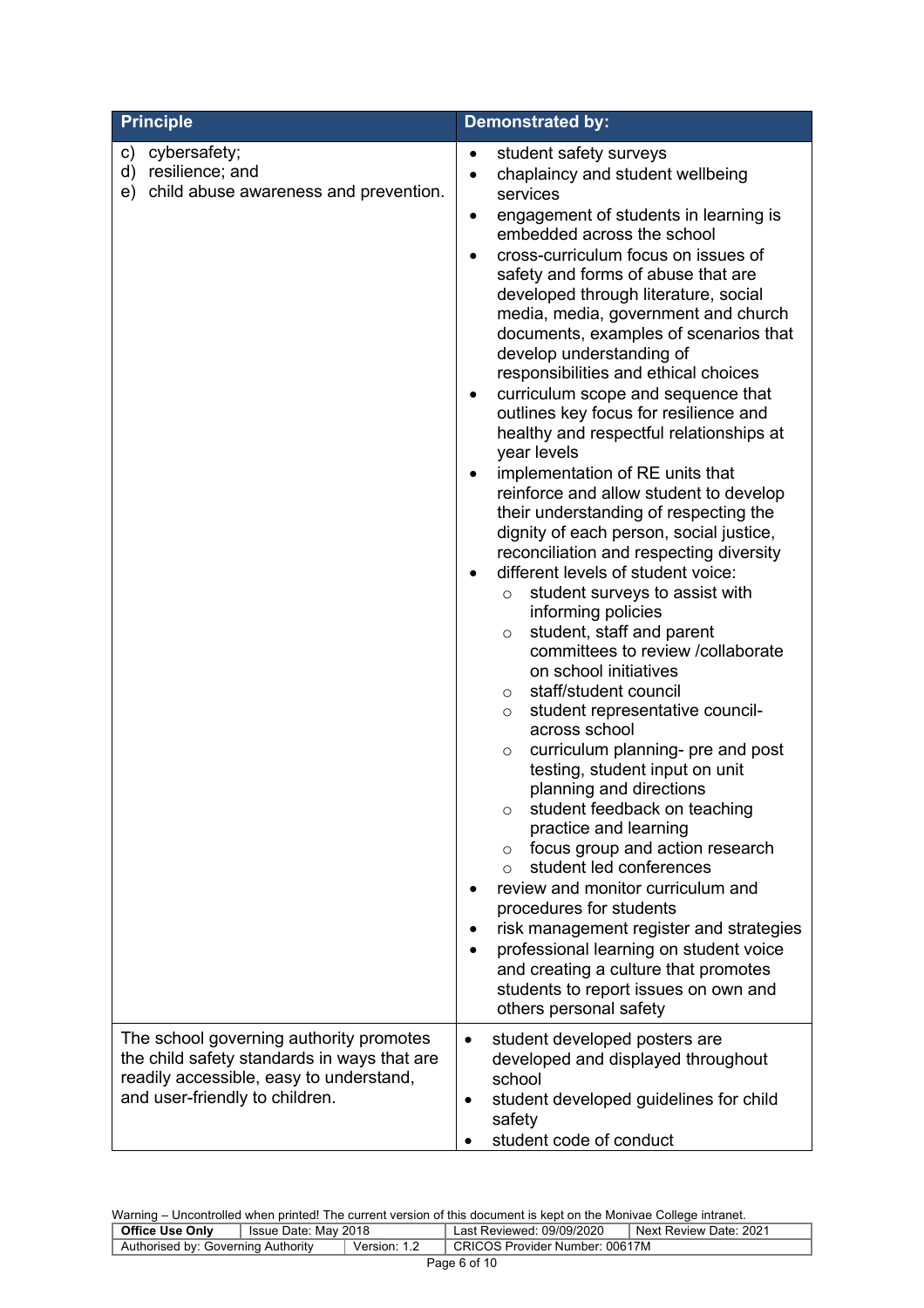| Principle | Demonstrated by:                                                                                              |  |
|-----------|---------------------------------------------------------------------------------------------------------------|--|
|           | procedure for reporting any form of<br>abuse- such as in student diary/school<br>app- accessible to students. |  |

## **Organisational Culture of Safety through Effective Leadership Arrangements**

Monivae College aims to promote an organisational culture of child safety through effective leadership by:

- ensuring compliance with the Child Safe Standards;
- regularly reviewing, updating and providing information on policies and procedures related to child safety; and
- monitoring and evaluating the operation of the school's Child Safe Code of Conduct.

Monivae College culture encourages staff, students, parents and the school community to raise, discuss and scrutinise child safety concerns. This makes it more difficult for abuse to occur and remain hidden.

All child safety documents, including this policy, the Child Safety Code of Conduct, the school's Child Safety Responding and Reporting Obligations (including Mandatory Reporting) Policy and Procedures, *Identifying and Responding to All Forms of Abuse in Victorian Schools* and the Four Critical Actions for Schools are readily available online and in hard copy at the School reception for all staff and students to read at any time.

Child safety is everyone's responsibility. **All school staff** are required to:

- act in accordance with the school's Child Safety Code of Conduct, which clearly sets out the difference between appropriate and inappropriate behaviour.
- act in accordance with the Child Safety Responding and Reporting Obligations (including Mandatory Reporting) Policy and Procedures at all times, including following the Four Critical Actions for Schools where necessary.
- undertake annual guidance and training on child safety.
- act in accordance with their legal obligations, including:
	- o failure to disclose offence (applies to all adults)
		- o duty of care (applies to all school staff)
		- o mandatory reporting obligations (applies to all mandatory reporters, including teachers, principals, registered psychologists, counsellors and registered doctors and nurses and clergy)
		- $\circ$  failure to protect offence (applies to a person in a position of authority within the school)
		- $\circ$  reportable conduct obligations (applies to all school staff in reporting conduct to the principal, and applies to the principal in reporting to Employee Conduct Branch)
		- $\circ$  organisational duty of care (applies to the school as an organisation)

For more information on these obligations, see Identifying and Responding to All Forms of Abuse in Victorian Schools.

As part of Monivae College child safe culture, **school leadership** (including the Principal and Deputy Principal will:

• consider the diversity of all children, including (but not limited to) the needs of Aboriginal and Torres Strait Islander children, children from culturally and linguistically diverse backgrounds, children with disabilities, and children who are vulnerable, when implementing the Child Safe Standards;

Warning – Uncontrolled when printed! The current version of this document is kept on the Monivae College intranet.

| <b>Office Use Only</b>             | ່ Issue Date: Mav 2018 |          | Last Reviewed: 09/09/2020             | Next Review Date: 2021 |
|------------------------------------|------------------------|----------|---------------------------------------|------------------------|
| Authorised by: Governing Authority |                        | version: | <b>CRICOS Provider Number: 00617M</b> |                        |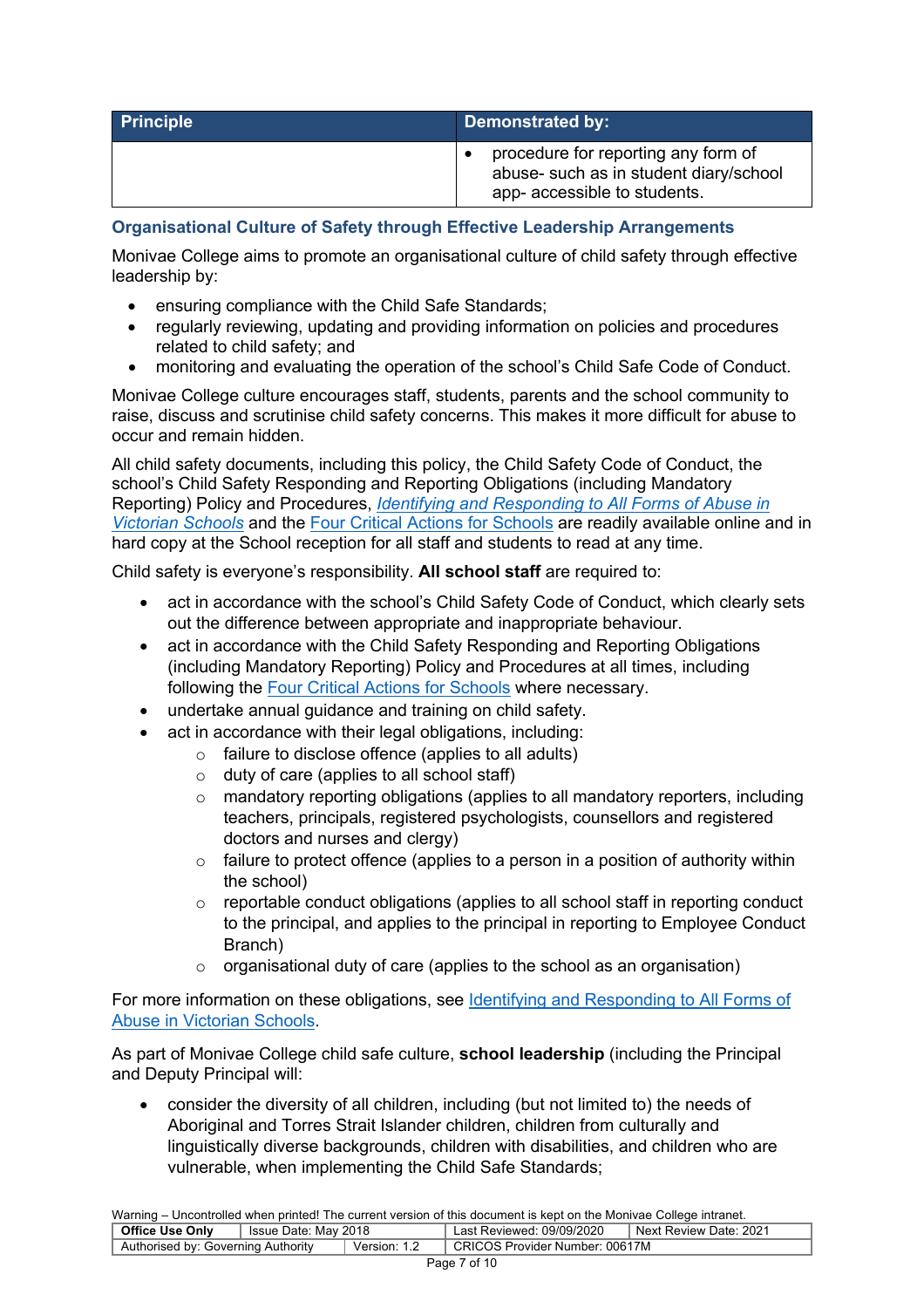- ensure that child safety is a regular agenda item at school leadership meetings and staff meetings;
- encourage and enable staff professional learning and training to build deeper understandings of child safety and prevention of abuse; and
- ensure that no one is prohibited or discouraged from reporting an allegation of child abuse to a person external to the school or from making records of any allegation.

As part of Monivae College child safe culture, **school mandatory reporting staff** are required to:

- complete the Protecting Children Mandatory reporting and other obligations online module every year;
- read the school's Child Safety Code of Conduct on induction and maintain familiarity with that document:
- read the school's Child Safety Responding and Reporting Obligations (including Mandatory Reporting) Policy and Procedures on induction and maintain familiarity with that document; and
- read the school's Child Safety Policy (this document) on induction and maintain familiarity with that document.

As part of Monivae College child safe culture, in performing the functions and powers given to them under the *Education and Training Reform Act 2006*, **the board** will:

- ensure that child safety is a regular agenda item at board meetings;
- consider the diversity of all children, including (but not limited to) the needs of Aboriginal and Torres Strait Islander children, children from culturally and linguistically diverse backgrounds, children with disabilities, and children who are vulnerable, when making decisions regarding the Child Safe Standards;
- undertake annual guidance and training on child safety; and
- approve the Child Safety Code of Conduct to the extent that it applies to school board members, and if updated, note the new document in its board meeting minutes

The Deputy Principal is appointed at the Child Protection Officer and will maintain records of the above processes.

#### **Recruitment**

Monivae College follows the Catholic Education Commission Victoria's Employment of Staff guide to ensure child safe recruitment practices.

All prospective volunteers are required to comply with our school's Volunteers Policy, including in relation to assessing the suitability of prospective volunteers and obtaining a valid Working with Children Check.

#### **Training and Supervision**

Training and education is important to ensure that everyone in the school understands that child safety is everyone's responsibility.

Our school culture aims for all staff and volunteers (in addition to parents/carers and children) to feel confident and comfortable in coming forward with any allegations or suspicions of child abuse or child safety concerns. We train our staff and volunteers to identify, assess, and minimise risks of child abuse and to detect potential signs of child abuse. This training occurs annually or more often as required.

We also support our staff and volunteers through ongoing supervision to develop their skills to protect children from abuse, to promote the cultural safety of Aboriginal and Torres Strait Islander children and children from linguistically and/or diverse backgrounds, and the safety

| <b>Training</b> Choona once mion printed. The carrent reference or and decament to hopt on and moment concept intranct. |                       |                                |                           |                        |  |
|-------------------------------------------------------------------------------------------------------------------------|-----------------------|--------------------------------|---------------------------|------------------------|--|
| <b>Office Use Only</b>                                                                                                  | Signal Super Super 18 |                                | Last Reviewed: 09/09/2020 | Next Review Date: 2021 |  |
| Authorised by: Governing Authority<br>Version: 1.2                                                                      |                       | CRICOS Provider Number: 00617M |                           |                        |  |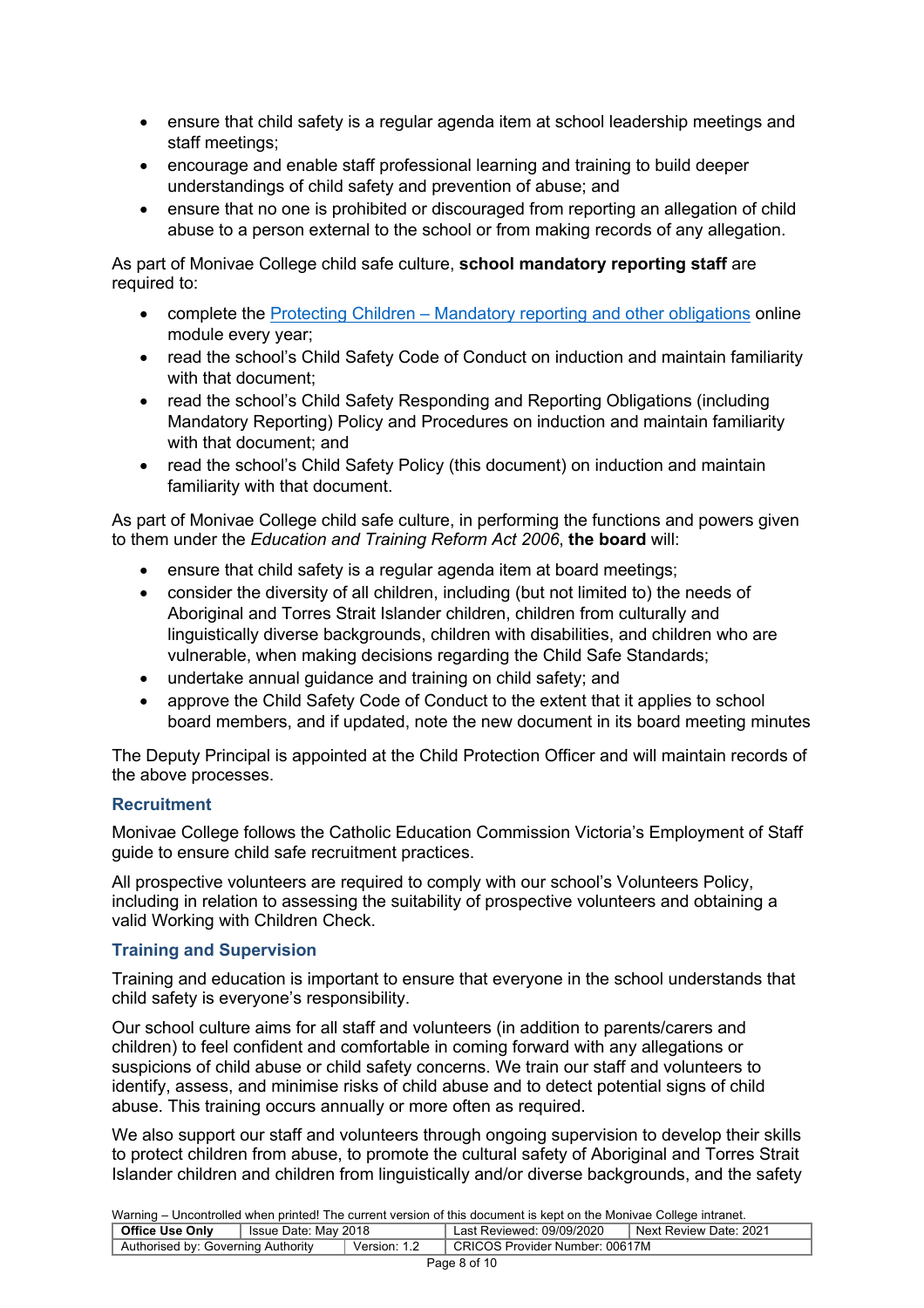of children with a disability and vulnerable children.

New employees and volunteers will be inducted into the school, including by being referred to the Child Safety Policy (this document), the Child Safety Code of Conduct, and the Child Safety Responding and Reporting Obligations (including Mandatory Reporting) Policy and Procedures on the school website.

They will also be supervised regularly to ensure they understand our school's commitment to child safety, and that their behaviour towards children is safe and appropriate. All employees of our school will be monitored and assessed via regular performance review to ensure their continuing suitability for child-connected work. Any inappropriate behaviour will be reported by school staff to the Principal or Deputy Principal and will be managed in accordance with school's Child Safety Responding and Reporting Obligations (including Mandatory Reporting) Policy and Procedures where required.

#### **Reporting a Child Safety Concern or Complaint**

The school has clear expectations for all staff and volunteers in making a report about a child or young person who may be in need of protection. All staff (including board members) must follow the school's Child Safety Responding and Reporting Obligations (including Mandatory Reporting) Policy and Procedures, including following the Four Critical Actions for Schools if there is an incident, disclosure or suspicion of child abuse. Immediate actions should include reporting their concerns to DHHS Child Protection, Victoria Police and/or another appropriate agency and notifying the Principal, Deputy Principal or a member of the school leadership team of their concerns and the reasons for those concerns.

The school will always take action to respond to a complaint in accordance with the school's Child Safety Responding and Reporting Obligations (including Mandatory Reporting) Policy and Procedures. In accordance with Action 4 of the Four Critical Actions for Schools, Monivae College will provide ongoing support for students affected by child abuse.

The Child Safety Responding and Reporting Obligations (including Mandatory Reporting) Policy and Procedures can be found at www.monivae.com.au.

#### **Risk Reduction and Management**

Monivae College believes the wellbeing of children and young people is paramount, and is vigilant in ensuring proper risk management processes, found in the school's Child Safety Risk Register. The school recognises there are potential risks to children and young people and will take a risk management approach by undertaking preventative measures.

We will identify and mitigate the risks of child abuse in school environments by taking into account the nature of each school environment, the activities expected to be conducted in that environment and the characteristics and needs of all children expected to be present in that environment.

Monivae College monitors and evaluates the effectiveness of the actions it takes to reduce or remove risks to child safety, more information can be found in the Child Safety Risk Register.

#### **Policy Evaluation and Review**

To ensure ongoing relevance and continuous improvement, this policy will be reviewed annually. The review will include input from staff, students, parents/carers and the school community.

#### **Supporting Documents**

Internal Documents

• Code of Conduct

| <b>Office Use Only</b>             | Sue Date: May 2018 |              | Last Reviewed: 09/09/2020      | Next Review Date: 2021 |
|------------------------------------|--------------------|--------------|--------------------------------|------------------------|
| Authorised by: Governing Authority |                    | Version: 1.2 | CRICOS Provider Number: 00617M |                        |